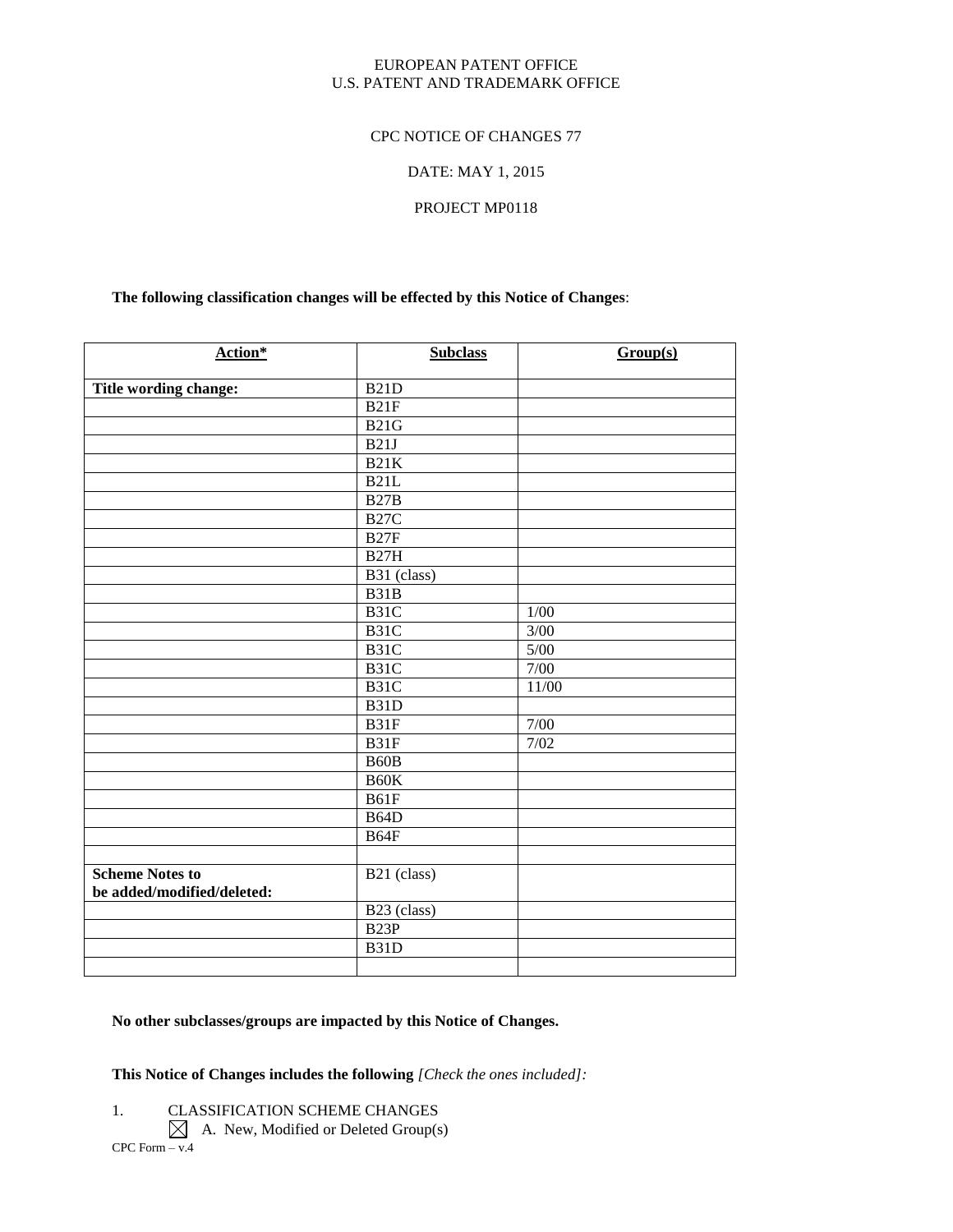## DATE: MAY 1, 2015

|     | B. New, Modified or Deleted Warning Notice(s)                                     |
|-----|-----------------------------------------------------------------------------------|
|     | C. New, Modified or Deleted Note(s)                                               |
|     | D. New, Modified or Deleted Guidance Heading(s)                                   |
| 2.  | <b>DEFINITIONS</b> (New or Modified)<br>A. DEFINITIONS (Full definition template) |
|     | B. DEFINITIONS (Definitions Quick Fix)                                            |
| 3.  | REVISION CONCORDANCE LIST (RCL)                                                   |
| 4.  | CHANGES TO THE CPC-TO-IPC CONCORDANCE LIST (CICL)                                 |
| .5. | <b>CROSS-REFERENCE LIST (CRL)</b>                                                 |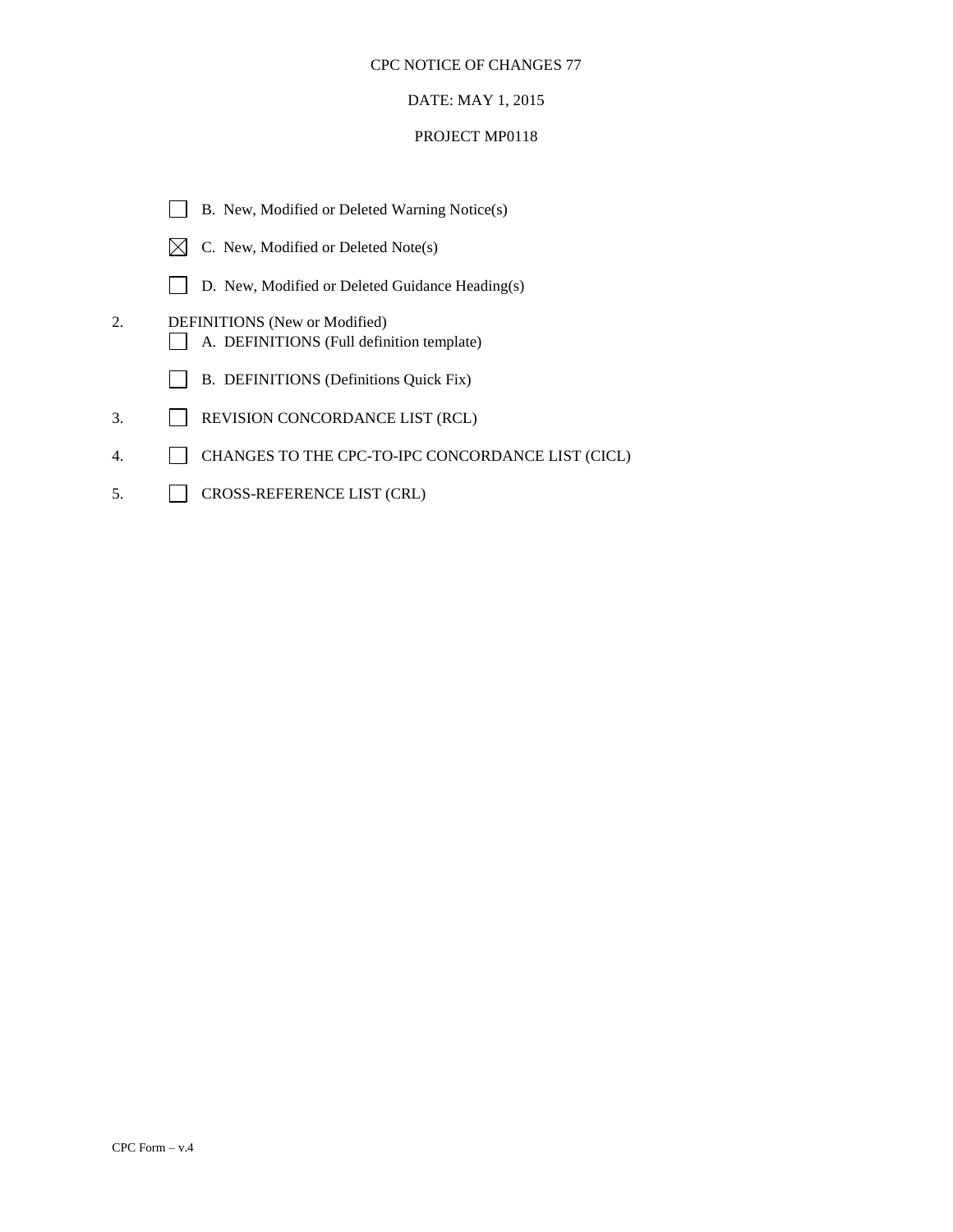## DATE: MAY 1, 2015

#### PROJECT MP0118

# 1. CLASSIFICATION SCHEME CHANGES

### A. New, Modified or Deleted Group(s)

# **SECTION B - PERFORMING OPERATIONS; TRANSPORTING**

| Type*       | <b>Symbol</b> | <b>Indent</b><br>Level                     | <b>Title</b><br>(new or modified)                                                                                                                                                                                                                                                                                                                                                                                 | <b>Transferred to</b> # |
|-------------|---------------|--------------------------------------------|-------------------------------------------------------------------------------------------------------------------------------------------------------------------------------------------------------------------------------------------------------------------------------------------------------------------------------------------------------------------------------------------------------------------|-------------------------|
|             |               | <b>Number of</b><br>dots (e.g. 0,<br>1, 2) | "CPC only" text should normally be<br>enclosed in {curly brackets}**                                                                                                                                                                                                                                                                                                                                              |                         |
| M           | <b>B21D</b>   | <b>SUBCLASS</b>                            | WORKING OR PROCESSING OF<br>SHEET METAL OR METAL TUBES,<br>RODS OR PROFILES WITHOUT<br><b>ESSENTIALLY REMOVING</b><br>MATERIAL; PUNCHING METAL<br>(working or processing of wire B21F)                                                                                                                                                                                                                            |                         |
| M           | B21F          | <b>SUBCLASS</b>                            | WORKING OR PROCESSING OF<br>METAL WIRE ({reducing diameter by}<br>rolling of metal B21B; by drawing,<br>auxiliary operations used in connection<br>with metal-working without essentially<br>removing material B21C; bundling articles<br>B65B13/00)                                                                                                                                                              |                         |
| M           | <b>B21G</b>   | <b>SUBCLASS</b>                            | MAKING NEEDLES, PINS OR NAILS<br>OF METAL                                                                                                                                                                                                                                                                                                                                                                         |                         |
| $\mathbf M$ | B21J          | <b>SUBCLASS</b>                            | FORGING; HAMMERING; PRESSING<br>METAL; RIVETING; FORGE<br>FURNACES (rolling of metal B21B;<br>making particular products by forging or<br>pressing B21K; cladding or plating B23K;<br>finishing surfaces by hammering B23P9/04;<br>compacting surfaces by blasting with<br>particulate material B24C1/10; general<br>features of presses, presses for<br>consolidating scrap B30B; furnaces in<br>general F27)    |                         |
|             |               |                                            |                                                                                                                                                                                                                                                                                                                                                                                                                   |                         |
| M           | <b>B21K</b>   | <b>SUBCLASS</b>                            | MAKING FORGED OR PRESSED<br>METAL PRODUCTS, e.g. HORSE-<br>SHOES, RIVETS, BOLTS OR WHEELS<br>(making particular articles by working sheet<br>metal without essentially removing material<br>B21D; processing wire B21F; making pins,<br>needles or nails B21G; making particular<br>articles by rolling B21H; forging machines,<br>pressing machines, hammering machines,<br>in general B21J; making chains B21L; |                         |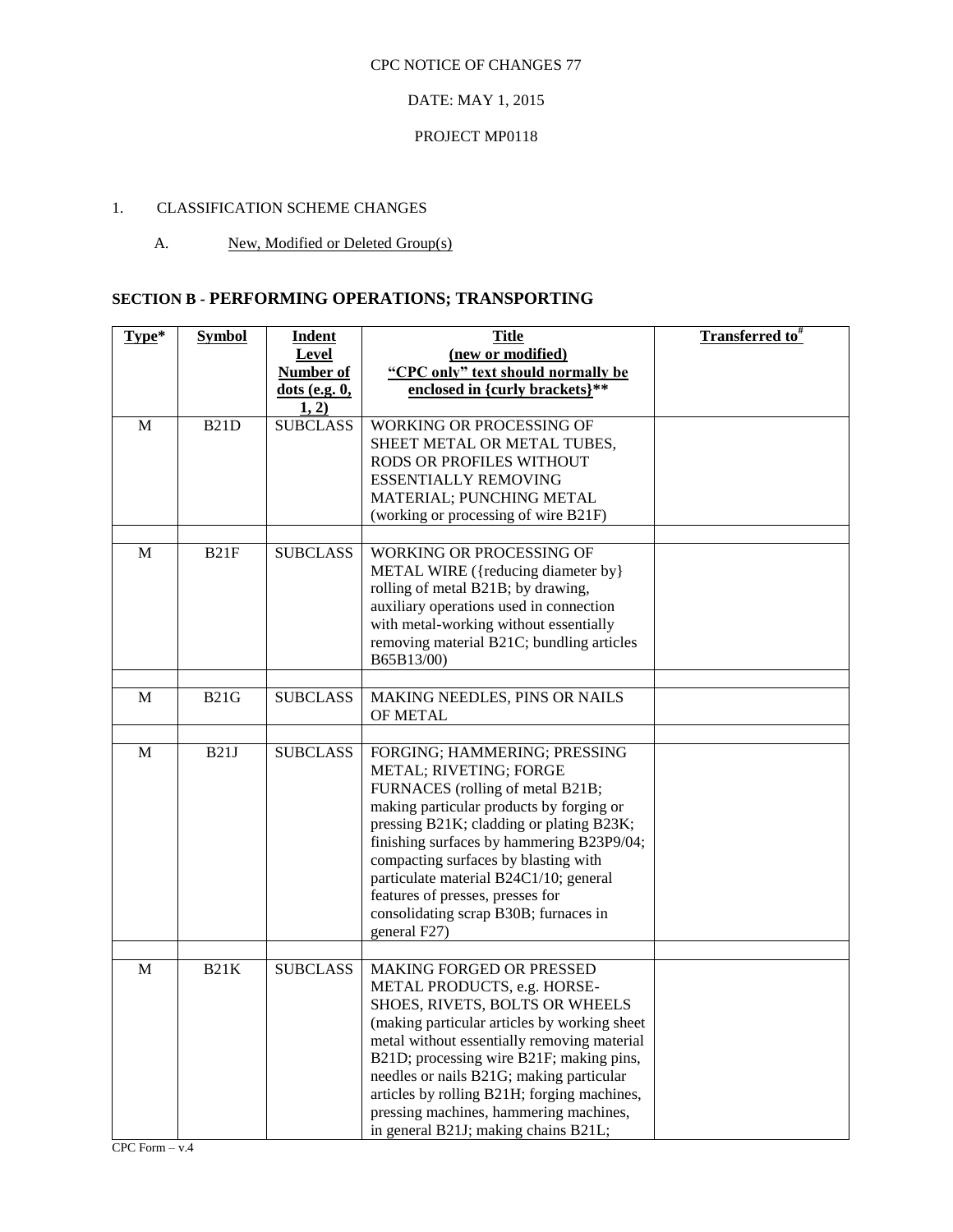# DATE: MAY 1, 2015

| Level<br>(new or modified)<br>"CPC only" text should normally be<br><b>Number of</b><br>enclosed in {curly brackets}**<br>$dots$ (e.g. $0$ ,<br>1, 2)<br>plating B23K)<br><b>SUBCLASS</b><br>M<br>B21L<br><b>MAKING METAL CHAINS (making</b><br>chains or chain links by casting<br>B22D25/02; chains in general F16G)<br><b>SUBCLASS</b><br>M<br><b>B27B</b><br><b>SAWS FOR WOOD OR SIMILAR</b><br>MATERIAL; COMPONENTS OR<br><b>ACCESSORIES THEREFOR (saws</b> | Transferred to# |
|------------------------------------------------------------------------------------------------------------------------------------------------------------------------------------------------------------------------------------------------------------------------------------------------------------------------------------------------------------------------------------------------------------------------------------------------------------------|-----------------|
|                                                                                                                                                                                                                                                                                                                                                                                                                                                                  |                 |
|                                                                                                                                                                                                                                                                                                                                                                                                                                                                  |                 |
|                                                                                                                                                                                                                                                                                                                                                                                                                                                                  |                 |
|                                                                                                                                                                                                                                                                                                                                                                                                                                                                  |                 |
|                                                                                                                                                                                                                                                                                                                                                                                                                                                                  |                 |
|                                                                                                                                                                                                                                                                                                                                                                                                                                                                  |                 |
|                                                                                                                                                                                                                                                                                                                                                                                                                                                                  |                 |
|                                                                                                                                                                                                                                                                                                                                                                                                                                                                  |                 |
|                                                                                                                                                                                                                                                                                                                                                                                                                                                                  |                 |
|                                                                                                                                                                                                                                                                                                                                                                                                                                                                  |                 |
| specially adapted for pruning or<br>debranching A01G3/08; sawing apparatus                                                                                                                                                                                                                                                                                                                                                                                       |                 |
| specially adapted for felling trees                                                                                                                                                                                                                                                                                                                                                                                                                              |                 |
| A01G23/091; features not restricted to a                                                                                                                                                                                                                                                                                                                                                                                                                         |                 |
| particular type of wood saw B23D, e.g.<br>attaching saw blades B23D51/00; machine                                                                                                                                                                                                                                                                                                                                                                                |                 |
| tool frames, beds, pillars or like members,                                                                                                                                                                                                                                                                                                                                                                                                                      |                 |
| in general $B23Q1/01$ )                                                                                                                                                                                                                                                                                                                                                                                                                                          |                 |
| <b>SUBCLASS</b><br>M<br><b>B27C</b><br>PLANING, DRILLING, MILLING,                                                                                                                                                                                                                                                                                                                                                                                               |                 |
| TURNING OR UNIVERSAL MACHINES                                                                                                                                                                                                                                                                                                                                                                                                                                    |                 |
| FOR WOOD OR SIMILAR MATERIAL                                                                                                                                                                                                                                                                                                                                                                                                                                     |                 |
| (machine tools in general B23; working<br>wood using abrasive, e.g. sanding, devices                                                                                                                                                                                                                                                                                                                                                                             |                 |
| B24; tools for these purposes B27G)                                                                                                                                                                                                                                                                                                                                                                                                                              |                 |
|                                                                                                                                                                                                                                                                                                                                                                                                                                                                  |                 |
| <b>SUBCLASS</b><br>M<br>B27F<br>DOVETAILED WORK; TENONS;<br><b>SLOTTING MACHINES FOR WOOD OR</b>                                                                                                                                                                                                                                                                                                                                                                 |                 |
| SIMILAR MATERIAL; NAILING OR                                                                                                                                                                                                                                                                                                                                                                                                                                     |                 |
| STAPLING MACHINES (hand-held                                                                                                                                                                                                                                                                                                                                                                                                                                     |                 |
| nailing or stapling tools B25C; manufacture<br>of cases, trunks or boxes from wood                                                                                                                                                                                                                                                                                                                                                                               |                 |
| B27M3/34; connections for building                                                                                                                                                                                                                                                                                                                                                                                                                               |                 |
| structures in general, e.g. dowels for use in                                                                                                                                                                                                                                                                                                                                                                                                                    |                 |
| building constructions E04B1/38; jointing                                                                                                                                                                                                                                                                                                                                                                                                                        |                 |
| elements in general, e.g. dowels in general,<br>F16B {; manufacture of long strips or                                                                                                                                                                                                                                                                                                                                                                            |                 |
| planks by bonding together pieces of wood,                                                                                                                                                                                                                                                                                                                                                                                                                       |                 |
| e.g. by glueing, B27M3/0013})                                                                                                                                                                                                                                                                                                                                                                                                                                    |                 |
| <b>SUBCLASS</b><br>BENDING WOOD OR SIMILAR<br><b>B27H</b><br>M                                                                                                                                                                                                                                                                                                                                                                                                   |                 |
| MATERIAL; COOPERAGE; MAKING                                                                                                                                                                                                                                                                                                                                                                                                                                      |                 |
| WHEELS FROM WOOD OR SIMILAR                                                                                                                                                                                                                                                                                                                                                                                                                                      |                 |
| <b>MATERIAL</b>                                                                                                                                                                                                                                                                                                                                                                                                                                                  |                 |
| <b>CLASS</b><br>MAKING ARTICLES OF PAPER OR<br>M<br><b>B31</b>                                                                                                                                                                                                                                                                                                                                                                                                   |                 |
| CARDBOARD; WORKING PAPER OR<br>CARDBOARD                                                                                                                                                                                                                                                                                                                                                                                                                         |                 |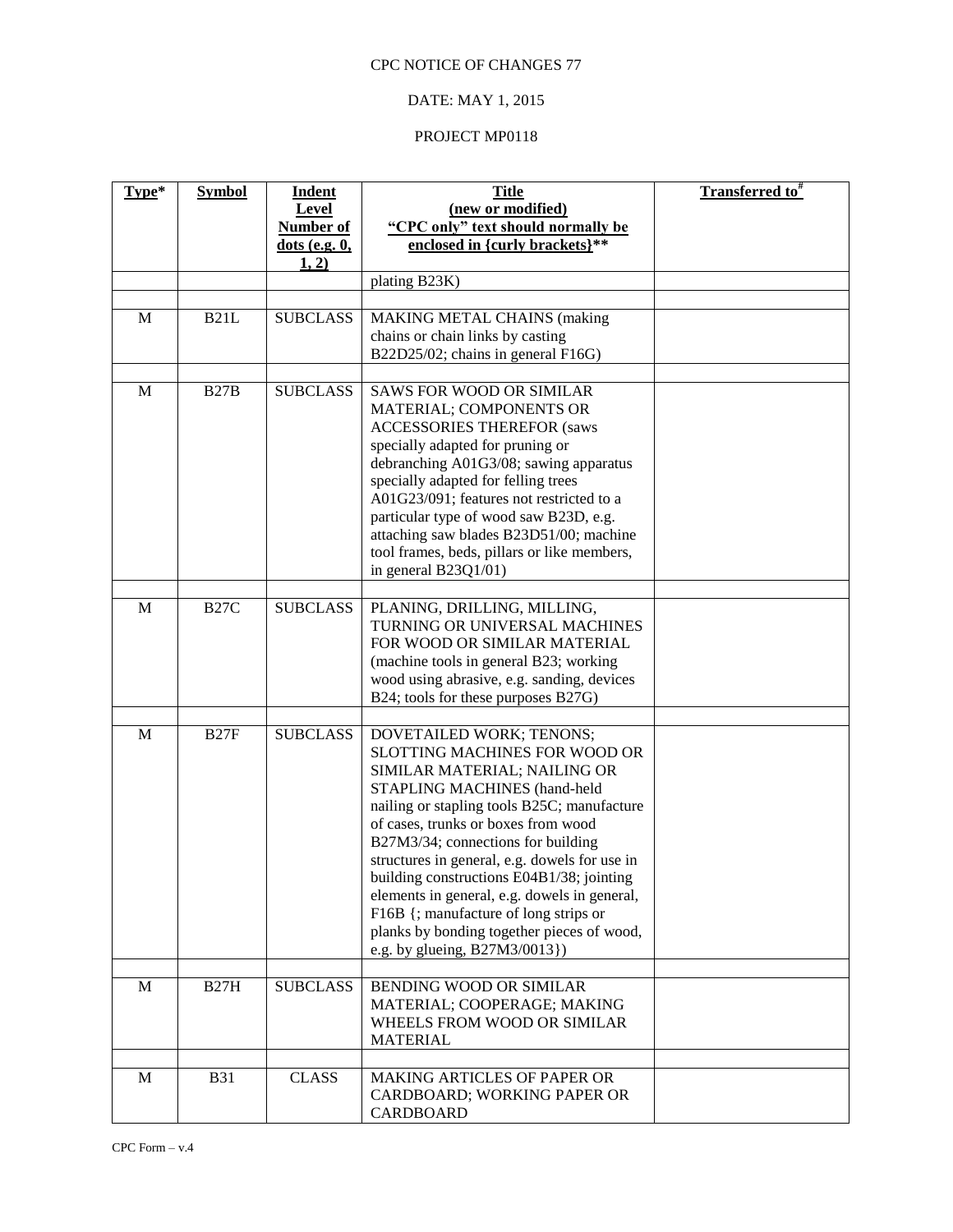# DATE: MAY 1, 2015

| Type*       | <b>Symbol</b> | Indent<br><b>Level</b><br>Number of<br>$dots$ (e.g. $0$ , | <b>Title</b><br>(new or modified)<br>"CPC only" text should normally be<br>enclosed in {curly brackets}**                                                                                                                                                                                                                                                                                                                                                     | <b>Transferred to</b> <sup>#</sup> |
|-------------|---------------|-----------------------------------------------------------|---------------------------------------------------------------------------------------------------------------------------------------------------------------------------------------------------------------------------------------------------------------------------------------------------------------------------------------------------------------------------------------------------------------------------------------------------------------|------------------------------------|
|             |               | 1, 2)                                                     |                                                                                                                                                                                                                                                                                                                                                                                                                                                               |                                    |
| M           | B31B          | <b>SUBCLASS</b>                                           | MAKING BOXES, CARTONS,<br><b>ENVELOPES OR BAGS OF PAPER OR</b><br>CARDBOARD (incising, scoring, in<br>general B26D3/08; combined making and<br>filling B65B)                                                                                                                                                                                                                                                                                                  |                                    |
| M           | B31C          | <b>SUBCLASS</b>                                           | MAKING WOUND ARTICLES, e.g.<br>WOUND TUBES, OF PAPER OR<br>CARDBOARD (characteristics relating to<br>the working of plastics B29; shaping of<br>plastics or substances in a plastic state<br><b>B29C)</b>                                                                                                                                                                                                                                                     |                                    |
| M           | B31C1/00      | $\overline{0}$                                            | Forming tubes or pipes of paper or<br>cardboard by feeding at right angles to the<br>winding mandrel centre line                                                                                                                                                                                                                                                                                                                                              |                                    |
| M           | B31C3/00      | $\overline{0}$                                            | Forming tubes or pipes of paper or<br>cardboard by feeding obliquely to the<br>winding mandrel centre line                                                                                                                                                                                                                                                                                                                                                    |                                    |
| M           | B31C5/00      | $\overline{0}$                                            | Forming tubes or pipes of paper or<br>cardboard without mandrels                                                                                                                                                                                                                                                                                                                                                                                              |                                    |
| M           | B31C7/00      | $\overline{0}$                                            | Forming conical articles of paper or<br>cardboard by winding (winding blanks<br><b>B31B</b> )                                                                                                                                                                                                                                                                                                                                                                 |                                    |
| M           | B31C11/00     | $\mathbf{0}$                                              | Machinery for winding paper or cardboard<br>combined with other machinery                                                                                                                                                                                                                                                                                                                                                                                     |                                    |
| $\mathbf M$ | B31D          | <b>SUBCLASS</b>                                           | MAKING ARTICLES OF PAPER OR<br>CARDBOARD NOT PROVIDED FOR IN<br>SUBCLASSES B31B OR B31C<br>(manufacture by dry processes of articles<br>made from particles or fibres consisting of<br>wood or other lignocellulosic or like<br>organic material B27N; making layered<br>products not composed wholly of paper or<br>cardboard B32B; making cardboard or<br>paper D21F, D21H; making articles from<br>cellulosic fibrous suspensions, e.g. wood<br>pulp D21J) |                                    |
| M           | B31F7/00      | $\overline{0}$                                            | Processes for working paper or cardboard<br>not otherwise provided for                                                                                                                                                                                                                                                                                                                                                                                        |                                    |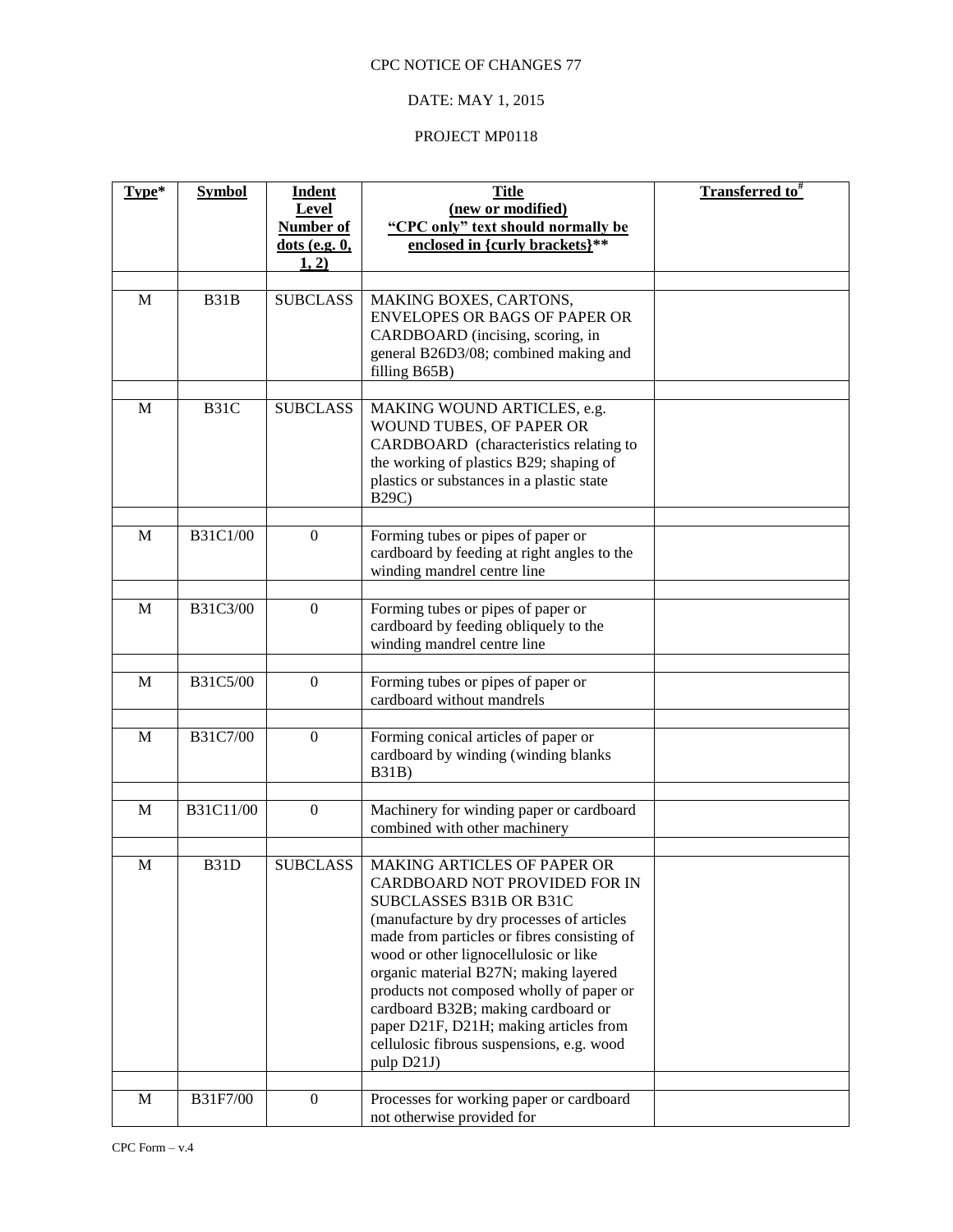# DATE: MAY 1, 2015

| Type*       | <b>Symbol</b>     | <b>Indent</b><br>Level<br>Number of<br>$dots$ (e.g. $0$ ,<br>1, 2) | <b>Title</b><br>(new or modified)<br>"CPC only" text should normally be<br>enclosed in {curly brackets}**                                                                                                                                                                                                                                                                                   | <b>Transferred to</b> # |
|-------------|-------------------|--------------------------------------------------------------------|---------------------------------------------------------------------------------------------------------------------------------------------------------------------------------------------------------------------------------------------------------------------------------------------------------------------------------------------------------------------------------------------|-------------------------|
|             |                   |                                                                    |                                                                                                                                                                                                                                                                                                                                                                                             |                         |
| $\mathbf M$ | B31F7/02          | $\mathbf{1}$                                                       | Breaking the coating on paper or cardboard                                                                                                                                                                                                                                                                                                                                                  |                         |
| $\mathbf M$ | B <sub>60</sub> B | <b>SUBCLASS</b>                                                    | VEHICLE WHEELS (making wheels or<br>wheel parts by rolling B21H1/00, by<br>forging, hammering or pressing B21K1/28);<br>CASTORS; AXLES FOR WHEELS OR<br><b>CASTORS; INCREASING WHEEL</b><br><b>ADHESION</b>                                                                                                                                                                                 |                         |
| M           | <b>B60K</b>       | <b>SUBCLASS</b>                                                    | ARRANGEMENT OR MOUNTING OF<br>PROPULSION UNITS OR OF<br>TRANSMISSIONS IN VEHICLES;<br>ARRANGEMENT OR MOUNTING OF<br>PLURAL DIVERSE PRIME-MOVERS IN<br><b>VEHICLES; AUXILIARY DRIVES FOR</b><br>VEHICLES; INSTRUMENTATION OR<br><b>DASHBOARDS FOR VEHICLES;</b><br>ARRANGEMENTS IN CONNECTION<br>WITH COOLING, AIR INTAKE, GAS<br>EXHAUST OR FUEL SUPPLY OF<br>PROPULSION UNITS, IN VEHICLES |                         |
|             |                   |                                                                    |                                                                                                                                                                                                                                                                                                                                                                                             |                         |
| M           | <b>B61F</b>       | <b>SUBCLASS</b>                                                    | RAIL VEHICLE SUSPENSIONS, e.g.<br>UNDERFRAMES, BOGIES OR<br>ARRANGEMENTS OF WHEEL AXLES;<br>RAIL VEHICLES FOR USE ON TRACKS<br>OF DIFFERENT WIDTH; PREVENTING<br>DERAILING OF RAIL VEHICLES;<br>WHEEL GUARDS, OBSTRUCTION<br>REMOVERS OR THE LIKE FOR RAIL<br>VEHICLES (for vehicles in general B60;<br>axles or wheels B60B; vehicle tyres B60C)                                           |                         |
|             |                   |                                                                    |                                                                                                                                                                                                                                                                                                                                                                                             |                         |
| M           | <b>B64D</b>       | <b>SUBCLASS</b>                                                    | EQUIPMENT FOR FITTING IN OR TO<br>AIRCRAFT; FLYING SUITS;<br>PARACHUTES; ARRANGEMENTS OR<br>MOUNTING OF POWER PLANTS OR<br>PROPULSION TRANSMISSIONS IN<br><b>AIRCRAFT</b>                                                                                                                                                                                                                   |                         |
| M           | <b>B64F</b>       | <b>SUBCLASS</b>                                                    | <b>GROUND OR AIRCRAFT-CARRIER-</b><br>DECK INSTALLATIONS SPECIALLY<br>ADAPTED FOR USE IN CONNECTION<br>WITH AIRCRAFT; DESIGNING,<br>MANUFACTURING, ASSEMBLING,<br>CLEANING, MAINTAINING OR<br>REPAIRING AIRCRAFT, NOT                                                                                                                                                                       |                         |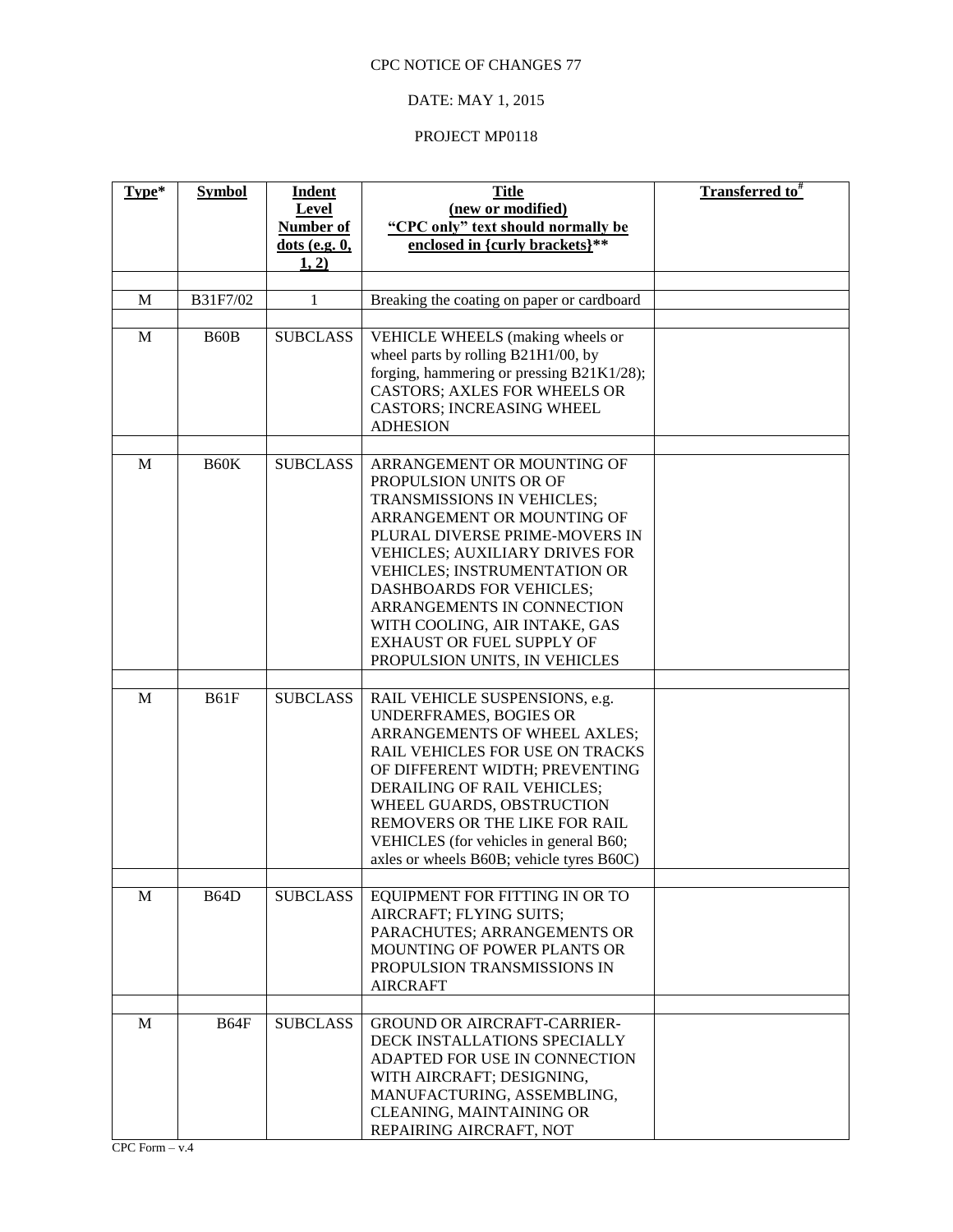#### DATE: MAY 1, 2015

#### PROJECT MP0118

| Type* | <b>Symbol</b> | <b>Indent</b><br><b>Level</b><br>Number of<br>$dots$ (e.g. $0$ ,<br>1, 2) | <b>Title</b><br>(new or modified)<br>"CPC only" text should normally be<br>enclosed in {curly brackets}** | Transferred to" |
|-------|---------------|---------------------------------------------------------------------------|-----------------------------------------------------------------------------------------------------------|-----------------|
|       |               |                                                                           | OTHERWISE PROVIDED FOR                                                                                    |                 |

\*N = new entries where reclassification into entries is involved; C = entries with modified file scope where reclassification of documents from the entries is involved;  $Q = new$  entries which are firstly populated with documents via administrative transfers from deleted (D) entries. Afterwards, the transferred documents into the Q entry will either stay or be moved to more appropriate entries, as determined by intellectual reclassification; E= existing entries with enlarged file scope, which receive documents from C or D entries, e.g. when a limiting reference is removed from the entry title; M = entries with no change to the file scope (no reclassification);  $D =$  deleted entries;  $F =$  frozen entries will be deleted once reclassification of documents from the entries is completed;  $U =$  entries that are unchanged.

#### NOTES:

- \*\*No {curly brackets} are used for titles in CPC only subclasses, e.g. C12Y, A23Y; 2000 series symbol titles of groups found at the end of schemes (orthogonal codes); or the Y section titles. The {curly brackets} are used for 2000 series symbol titles found interspersed throughout the main trunk schemes (breakdown codes).
- For U groups, the minimum requirement is to include the U group located immediately prior to the N group or N group array, in order to show the N group hierarchy and improve the readability and understanding of the scheme. Always include the symbol, indent level and title of the U group in the table above.
- All entry types should be included in the scheme changes table above for better understanding of the overall scheme change picture. Symbol, indent level, and title are required for all types except "D" which requires only a symbol.
- #"Transferred to" column must be completed for all C, D, F, and Q type entries. F groups will be deleted once reclassification is completed.
- When multiple symbols are included in the "Transferred to" column, avoid using ranges of symbols in order to be as precise as possible.
- For administrative transfer of documents, the following text should be used: "< administrative transfer to XX>" or ">sext<br/>administrative transfer to XX and YY simultaneously<br/>>" when administrative transfer of the same documents is to more than one place.
- Administrative transfer to main trunk groups is assumed to be "invention information", unless otherwise indicated, and to 2000 series groups is assumed to be "additional information".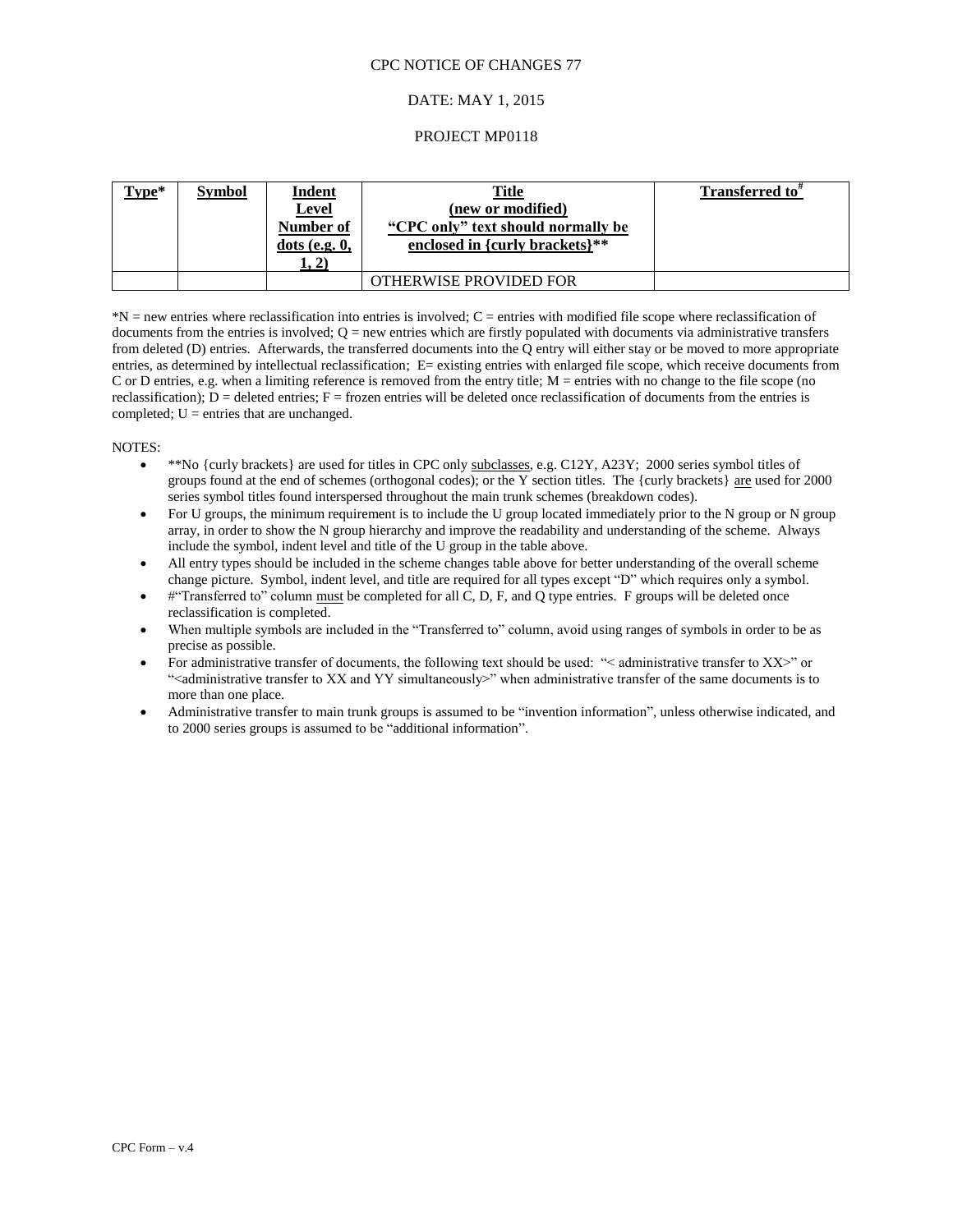## DATE: MAY 1, 2015

## PROJECT MP0118

# C. New, Modified or Deleted Note(s)

# **SECTION B - PERFORMING OPERATIONS; TRANSPORTING**

| Type*       | <b>Location</b> | <b>Old Note</b>                                                                                                                                                                                                                                                                                                                                                                                                                                                                                                                                                                                         | <b>New/Modified Note</b>                                                                                                                                                                                                                                                                                                                                                                                                                                                                                                                                                                                                                                                                                                                                                                                                                                        |
|-------------|-----------------|---------------------------------------------------------------------------------------------------------------------------------------------------------------------------------------------------------------------------------------------------------------------------------------------------------------------------------------------------------------------------------------------------------------------------------------------------------------------------------------------------------------------------------------------------------------------------------------------------------|-----------------------------------------------------------------------------------------------------------------------------------------------------------------------------------------------------------------------------------------------------------------------------------------------------------------------------------------------------------------------------------------------------------------------------------------------------------------------------------------------------------------------------------------------------------------------------------------------------------------------------------------------------------------------------------------------------------------------------------------------------------------------------------------------------------------------------------------------------------------|
| M           | <b>B21</b>      | This class does not cover:-<br>combinations of operations<br>covered by different subclasses of<br>class B21, which are covered by<br>subclass B23P;- combinations of<br>operations covered by any<br>particular subclass of class B21<br>with operations covered by other<br>classes, e.g. with operations<br>involving removal of material,<br>which are also covered by<br>subclass B23P, except that if the<br>operations covered by the other<br>classes are subsidiary to the<br>operations properly covered by a<br>single subclass of B21 the<br>combination is classified in that<br>subclass. | 1. This class covers:<br>• working of metallic<br>materials;<br>• working of non-metallic<br>materials, provided that<br>the methods applied are<br>similar to those used in<br>metal-working and not<br>provided for elsewhere.<br>2. This class does not cover:<br>• combinations of operations<br>covered by different<br>subclasses of class B21,<br>which are covered by<br>subclass B23P;<br>• combinations of operations<br>covered by any particular<br>subclass of class B21 with<br>operations covered by<br>other classes, e.g. with<br>operations involving<br>removal of material,<br>which are also covered by<br>subclass B23P, except<br>that if the operations<br>covered by the other<br>classes are subsidiary to<br>the operations properly<br>covered by a single<br>subclass of B21 the<br>combination is classified<br>in that subclass. |
|             |                 | Processes of a kind covered by<br>this class but applied to non-<br>metallic materials are classified in<br>this class if they are applicable to<br>metal and cannot be classified<br>fully in another class.                                                                                                                                                                                                                                                                                                                                                                                           |                                                                                                                                                                                                                                                                                                                                                                                                                                                                                                                                                                                                                                                                                                                                                                                                                                                                 |
| $\mathbf M$ | <b>B23</b>      | This class covers:- operations not<br>provided for in any other class;-<br>combinations of operations<br>covered by different subclasses of<br>classes B21 to B24, which<br>combinations are covered by<br>subclass B23P, with the                                                                                                                                                                                                                                                                                                                                                                      | 1. This class covers :<br>• working of metallic<br>materials;<br>• working of non-metallic<br>materials, provided that<br>the methods applied are                                                                                                                                                                                                                                                                                                                                                                                                                                                                                                                                                                                                                                                                                                               |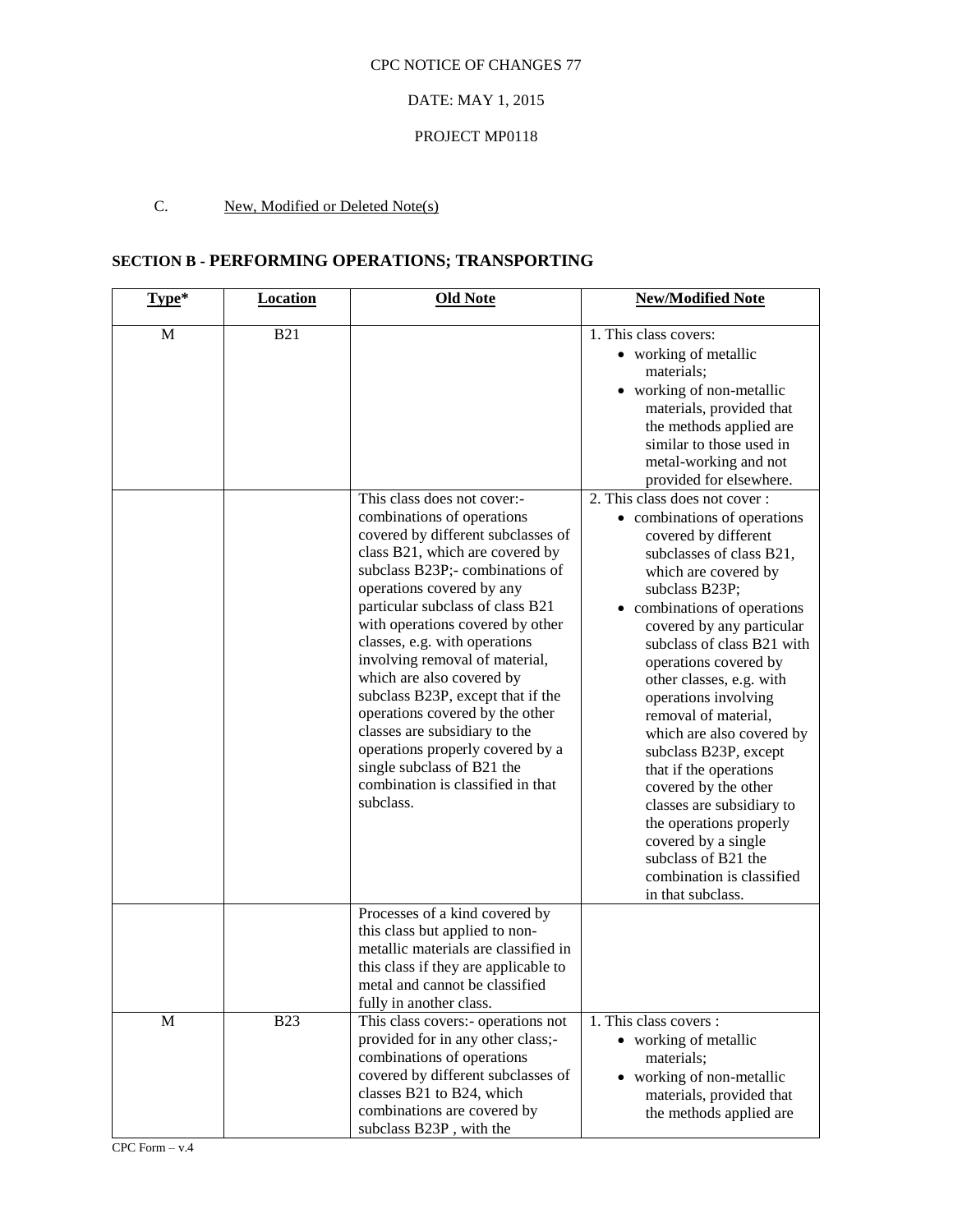# DATE: MAY 1, 2015

| Type* | <b>Location</b> | <b>Old Note</b>                                                                                                                                                                                                                                                                                                                                                                                                                                                                                                                                                                                                                                                                                                                                                                                                                                                                                                                                                                                                                                                                                                                                                                             | <b>New/Modified Note</b>                                                                                                                                                                                                                                                                                                                                                                                                                                                                                                                                                                                                                                                                                                                                                                                                                                                                                                                                                                                                                                                                                   |
|-------|-----------------|---------------------------------------------------------------------------------------------------------------------------------------------------------------------------------------------------------------------------------------------------------------------------------------------------------------------------------------------------------------------------------------------------------------------------------------------------------------------------------------------------------------------------------------------------------------------------------------------------------------------------------------------------------------------------------------------------------------------------------------------------------------------------------------------------------------------------------------------------------------------------------------------------------------------------------------------------------------------------------------------------------------------------------------------------------------------------------------------------------------------------------------------------------------------------------------------|------------------------------------------------------------------------------------------------------------------------------------------------------------------------------------------------------------------------------------------------------------------------------------------------------------------------------------------------------------------------------------------------------------------------------------------------------------------------------------------------------------------------------------------------------------------------------------------------------------------------------------------------------------------------------------------------------------------------------------------------------------------------------------------------------------------------------------------------------------------------------------------------------------------------------------------------------------------------------------------------------------------------------------------------------------------------------------------------------------|
|       |                 | exception of subsidiary operations<br>performed in conjunction with<br>main operations covered by a<br>single subclass; features, specific<br>to machine tools, which relate to a<br>requirement or problem of a<br>nature which is not peculiar to a<br>particular kind of machine tool,<br>e.g. feeding work, which are<br>covered by subclass B23Q,<br>although the realisation of these<br>features may differ according to<br>the kind of machine tool<br>concerned. The said subclass<br>covers such features, in general,<br>even if the feature or a specific<br>function, in any particular case, is<br>to some extent peculiar to, or is<br>claimed only for, machine tools<br>designed for one particular<br>operation; only in exceptional<br>cases are such features classified<br>in the subclass for the machine<br>tool concerned. Certain features<br>of this general nature are,<br>however, referred to subclasses<br>relating to particular metal-<br>working operations, especially<br>B23B, in which case the subclass<br>in question are not restricted, in<br>respect of those features, to the<br>kind of machine tool with which<br>they are primarily concerned. | similar to those used in<br>metal-working and not<br>provided for elsewhere;<br>• features, specific to<br>machine tools, which<br>relate to a requirement or<br>problem of a nature which<br>is not peculiar to a<br>particular kind of machine<br>tool, e.g. feeding work,<br>which are covered by<br>subclass B23Q, although<br>the realisation of these<br>features may differ<br>according to the kind of<br>machine tool concerned.<br>The said subclass covers<br>such features, in general,<br>even if the feature or a<br>specific function, in any<br>particular case, is to some<br>extent peculiar to, or is<br>claimed only for, machine<br>tools designed for one<br>particular operation; only<br>in exceptional cases are<br>such features classified in<br>the subclass for the<br>machine tool concerned.<br>Certain features of this<br>general nature are,<br>however, referred to<br>subclasses relating to<br>particular metal-working<br>operations, especially<br>B23B, in which case the<br>subclasses in question are<br>not restricted, in respect<br>of those features, to the |
|       |                 |                                                                                                                                                                                                                                                                                                                                                                                                                                                                                                                                                                                                                                                                                                                                                                                                                                                                                                                                                                                                                                                                                                                                                                                             | kind of machine tool with<br>which they are primarily<br>concerned.                                                                                                                                                                                                                                                                                                                                                                                                                                                                                                                                                                                                                                                                                                                                                                                                                                                                                                                                                                                                                                        |
|       |                 | In this class, the following terms<br>or expressions are used with the<br>meanings indicated:- "metal-<br>working" covers the working of<br>other materials unless the context<br>requires otherwise;- "kind of<br>operations" and similar<br>expressions relate to such metal-<br>working operations as boring,                                                                                                                                                                                                                                                                                                                                                                                                                                                                                                                                                                                                                                                                                                                                                                                                                                                                            | 2. In this class, the following terms<br>or expressions are used with the<br>meanings indicated:<br>• "kind of operations" and<br>similar expressions relate<br>to such metal-working<br>operations as boring,<br>drilling, milling and<br>grinding;                                                                                                                                                                                                                                                                                                                                                                                                                                                                                                                                                                                                                                                                                                                                                                                                                                                       |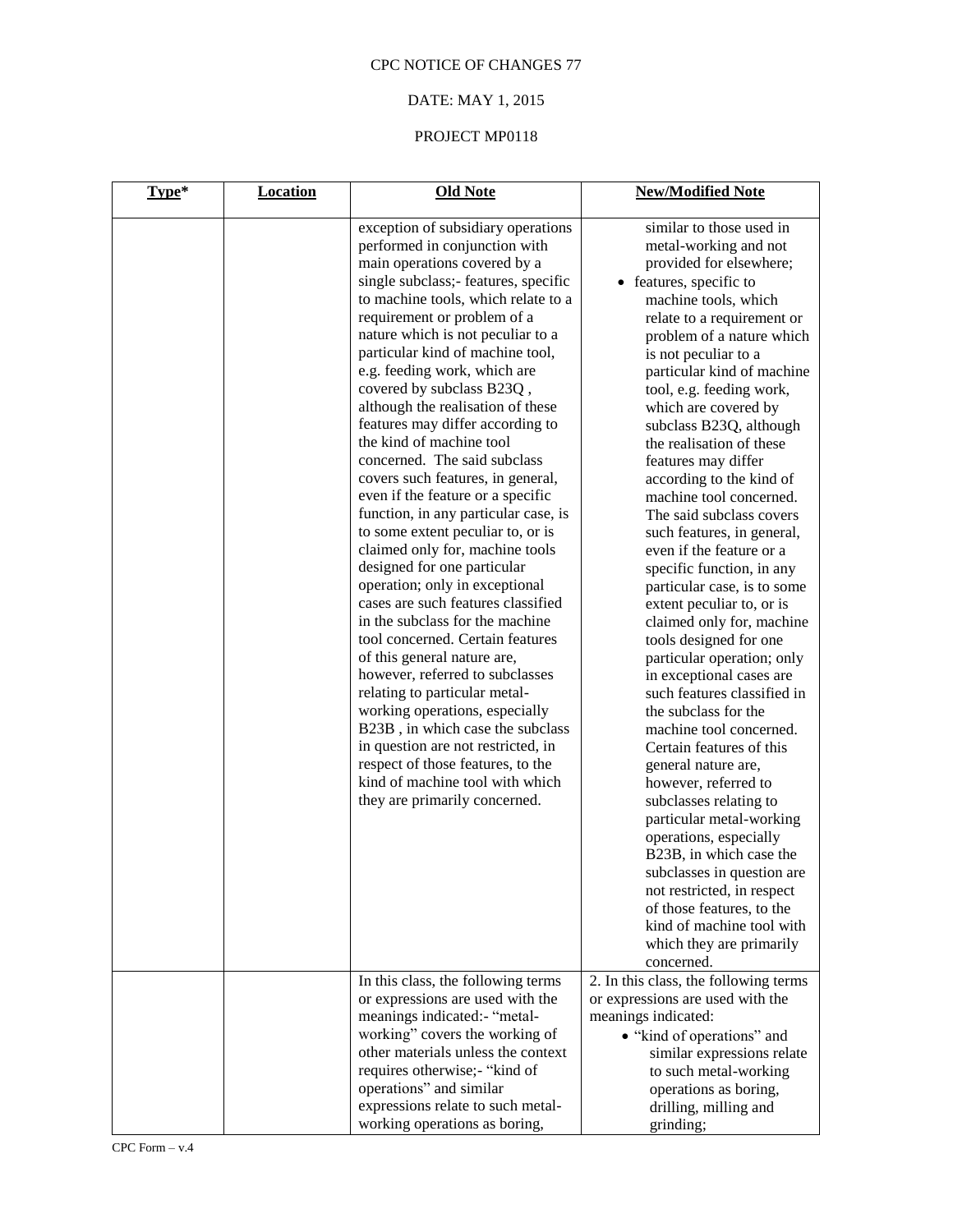# DATE: MAY 1, 2015

| Type*       | <b>Location</b>   | <b>Old Note</b>                                                                                                                                                                                                                                                                                                                                                                                                                                                                                                                                     | <b>New/Modified Note</b>                                                                                                                                                                                                                                                                                                                                                                                                                                                                                                             |
|-------------|-------------------|-----------------------------------------------------------------------------------------------------------------------------------------------------------------------------------------------------------------------------------------------------------------------------------------------------------------------------------------------------------------------------------------------------------------------------------------------------------------------------------------------------------------------------------------------------|--------------------------------------------------------------------------------------------------------------------------------------------------------------------------------------------------------------------------------------------------------------------------------------------------------------------------------------------------------------------------------------------------------------------------------------------------------------------------------------------------------------------------------------|
|             |                   | drilling, milling and grinding;-<br>"kind of machine" means a<br>machine designed for a particular<br>kind of metal-working operation<br>(e.g. a lathe);- "form of machine"<br>means a machine of a particular<br>king adapted or arranged for a<br>particular way of working or for<br>particular work, e.g. face-plate<br>lathe, tailstock lathe, turret lathe;-<br>"different machines" covers<br>different forms of machines for<br>performing the same type of<br>metal-working operation, e.g.<br>vertical and horizontal boring<br>machines. | • "kind of machine" means a<br>machine designed for a<br>particular kind of metal-<br>working operation (e.g. a<br>lathe);<br>• "form of machine" means a<br>machine of a particular<br>kind adapted or arranged<br>for a particular way of<br>working or for particular<br>work, e.g. face-plate<br>lathe, tailstock lathe,<br>turret lathe;<br>· "different machines" covers<br>different forms of<br>machines for performing<br>the same type of metal-<br>working operation, e.g.<br>vertical and horizontal<br>boring machines. |
|             |                   | If details, components, or<br>accessories have no essential<br>feature specific to machine tools,<br>the more general class, e.g. F16,<br>takes precedence.                                                                                                                                                                                                                                                                                                                                                                                         | 3. If details, components, or<br>accessories have no essential<br>feature specific to machine tools,<br>the more general class, e.g. F16,<br>takes precedence.                                                                                                                                                                                                                                                                                                                                                                       |
| $\mathbf M$ | B <sub>23</sub> P |                                                                                                                                                                                                                                                                                                                                                                                                                                                                                                                                                     | 1. This subclass covers:<br>• combinations of work-<br>modifying operations<br>covered by different<br>subclasses of classes B21<br>$-B24;$<br>• combinations of metal-<br>working operations with<br>non-mechanical<br>treatments of metal not<br>provided for elsewhere,<br>for example in C21D,<br>C22C, C22F or C23.                                                                                                                                                                                                             |
|             |                   | This subclass does not cover non-<br>mechanical operations on non-<br>metallic materials unless such<br>operations are specially<br>mentioned in this subclass. In<br>this subclass, the following<br>expressions are used with the<br>meanings indicated: "combined<br>operations" excludes the<br>assembling of parts if it is an<br>essential feature of the next<br>metal-working operation, since it<br>is not regarded as an operation                                                                                                        | 2. This subclass does not cover<br>• non-mechanical operations<br>on non-metallic materials<br>unless such operations are<br>explicitly mentioned in<br>this subclass;<br>• subsidiary operations<br>performed in conjunction<br>with main operations<br>covered by a single<br>subclass, e.g. assembling<br>of parts as an essential                                                                                                                                                                                                |